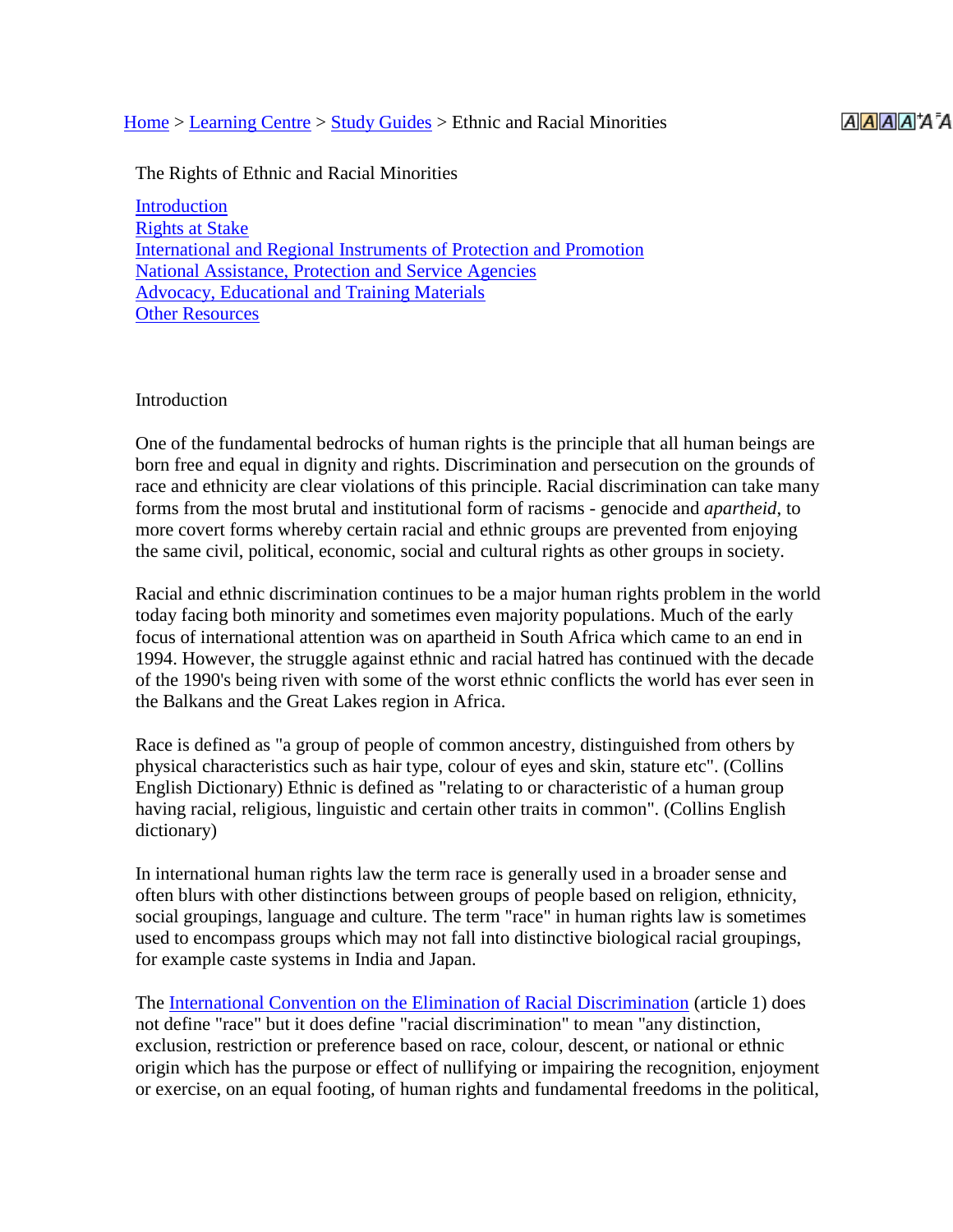economic, social, cultural or any other field of public life." Ethnicity is explicitly subsumed under this definition by the term "race". Most human rights treaties simply refer to "race" and do not use the terminology of "ethnicity".

[**Back to Top**]

Rights at Stake

The rights of ethnic and racial minorities are protected in international human rights law are as follows:

## The **right to be protected from racial discrimination, hatred and violence**

International human rights law requires states not to engage in acts of racial discrimination and to carry out a variety of measures to prevent racial discrimination by public institutions, organisations and individuals. The nature of the measures required varies from treaty to treaty but can include: an obligation to review laws and policies to ensure they are not discriminatory; the eradication of racial segregation and apartheid; outlawing of propaganda espousing racial superiority; and banning of organisations promoting racial discrimination and hatred.

# **Right to equal protection before the law irrespective of racial or ethnic origin**

Racial and ethnic minorities have equal rights and the law should be equally applied of various civil, political, economic, social and cultural rights to these groups. Most human rights treaties (even those not specifically dealing with issues of race and ethnicity) specifically contain non-discriminatory provisions requiring states to apply principles of human rights law equally to all peoples irrespective of race, religion, social origin, etc.

Unequal treatment in the criminal justice system has been a particular area of concern in a number of countries with practices such as racial profiling (stop and search of suspects on the basis of racial origin) or uneven treatment in the arrest, prosecution and sentencing of offenders. Inequalities in health care provision, housing, education and employment for racial and ethnic minorities are common areas of concern.

# **The right of racial and ethnic groups to enjoy their own culture, practice their own religion and use their own language**

This right appears in a several international human rights treaties and is an acknowledgement that racial and ethnic groups are free to act in accordance with their cultural heritage. There can sometimes be a conflict between the cultural, religious and linguistic practices and values of the state and the practices of minority groups. Some states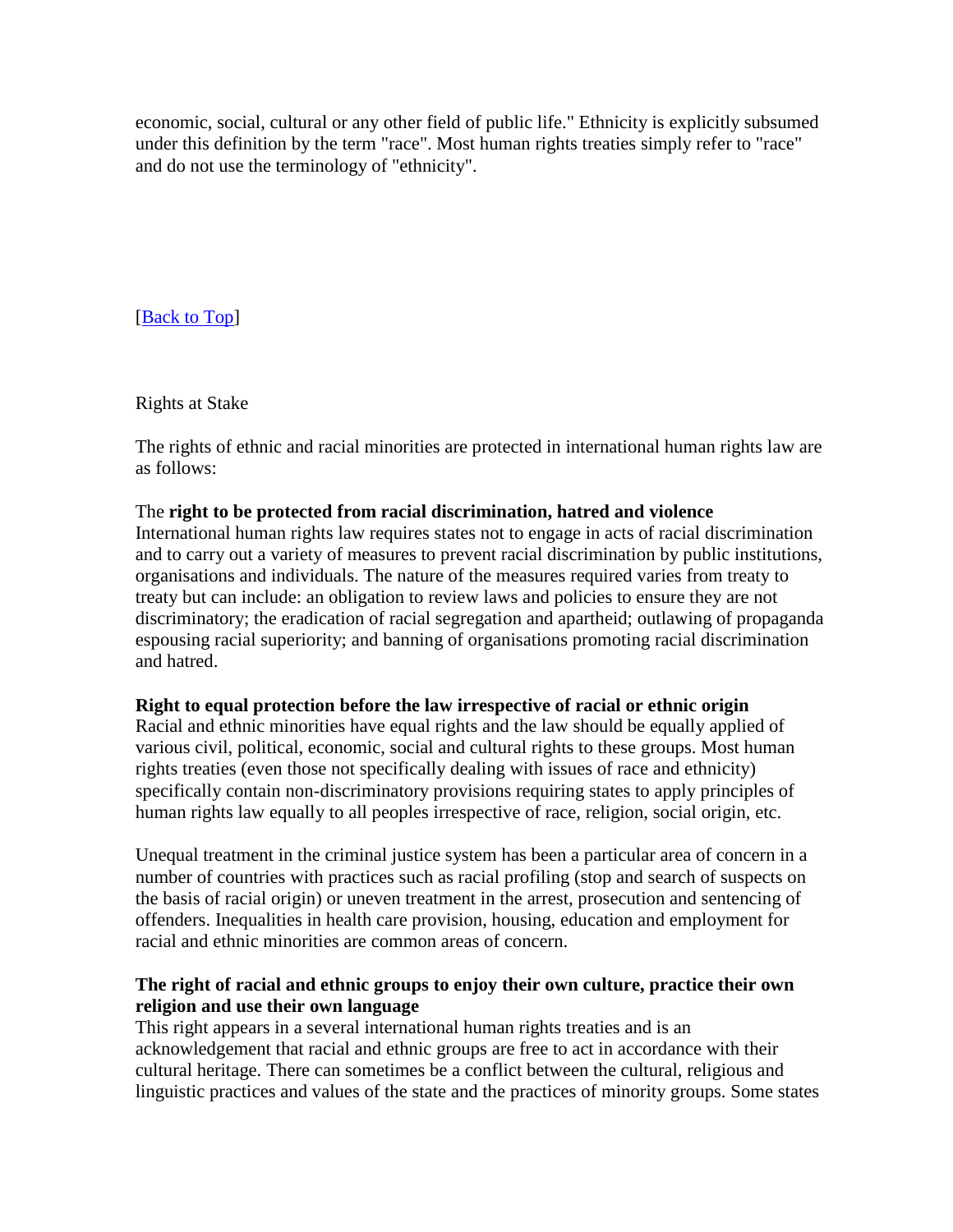have responded by insisting on a certain level of knowledge of the dominant culture and language.

# **Right to benefit from positive steps taken by the state to promote racial harmony and the rights of racial minorities**

Governments are obliged to take special measures to ensure the adequate development and protection of racial groups. This includes affirmative action programmes. States are also required to promote racial understanding through the education system.

# **Right to seek asylum for reasons of a well-founded fear of persecution on the grounds of race, religion, nationality, membership of a particular social group or political opinion**

This provision in international refugee law allows individuals to seek asylum in another state if the country of their nationality is unable to protect them from persecution on inter alia racial grounds. This is one of the few cases where the failure of a state to uphold human rights law creates the right for its individuals to seek the protection of another state. Moreover, states are required to apply the provisions of international refugee law in such a way that it does not discriminate on the grounds of race.

# **The right to remedies**

Governments must ensure that effective protection and remedies are provided through competent national tribunals and other state institutions. Individuals also have the right to seek just and adequate reparation from such tribunals for damage done. This article may hold true for individual cases but is highly controversial when it comes to reparations for entire groups of people. The question of remedies was the main sticking point at the 2001 World Conference Against Racism with some countries insisting on a right to reparation, both financial and other, and some Western governments (former colonial powers and the USA) resisting any obligation to remedy past abuses. This debate is similar to the one surrounding issues of reparation to former slaves.

[\[Back to Top\]](http://www.hrea.org/index.php?base_id=142#top)

# International and Regional Instruments for Protection and Promotion

International legal instruments take the form of a *treaty* (also called agreement, convention, or protocol) that binds the contracting states to the negotiated terms. When negotiations are completed, the text of a treaty is established as authentic and definitive and is "signed" by the representatives of states. A state can agree to be bound to a treaty in various ways. The most common are *ratification* or *accession*. A new treaty is ratified by those states that have negotiated the instrument. A state that has not participated in the negotiations may, at a later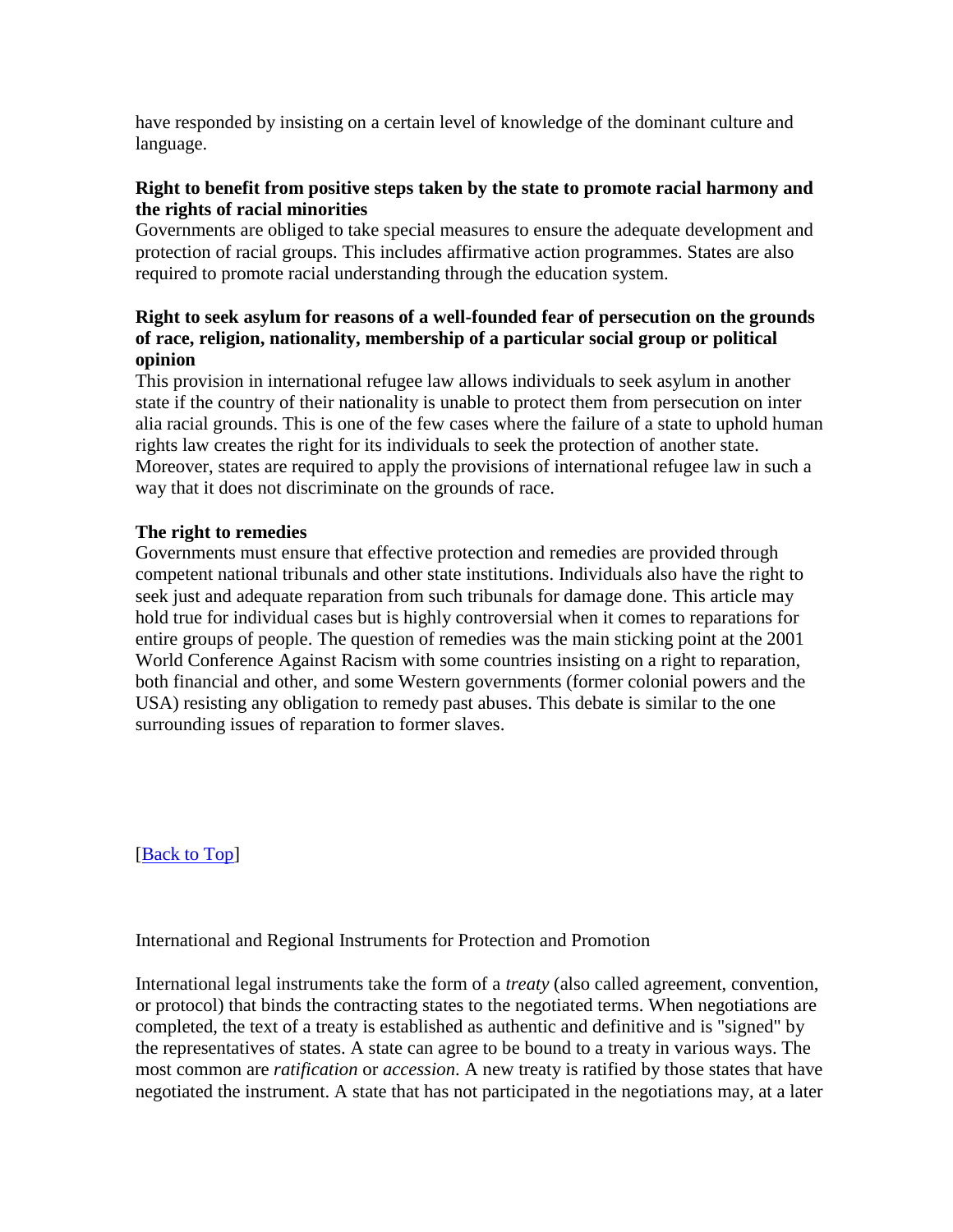stage, accede to the treaty. The treaty *enters into force*, or becomes valid, when a predetermined number of states have ratified or acceded to the treaty.

When a state ratifies or accedes to a treaty, that state may make *reservations* to one or more articles of the treaty, unless reservations are prohibited by the treaty. Reservations may normally be withdrawn at any time. In some countries, international treaties take precedence over national law; in others a specific law may be required to give a ratified international treaty the force of a national law. Practically all states that have ratified or acceded to an international treaty must issue decrees, change existing laws, or introduce new legislation in order for the treaty to be fully effective on the national territory.

The *binding treaties* can be used to force governments to respect the treaty provisions that are relevant for the human right to adequate food and water. The *non-binding instruments,* such as declarations and resolutions, can be used in relevant situations to embarrass governments by negative public exposure; governments who care about their international image may consequently adapt their policies.

The following are the international treaties, declarations and commitments that determine standards for the protection of ethnic and racial minorities:

# [UNITED NATIONS](http://www.un.org/)

## [Universal Declaration of Human Rights](http://www.hrea.org/erc/Library/display.php?doc_id=445&category_id=24&category_type=3) (1948) (article 2, 7)

The Universal Declaration of Human Rights (UDHR) stipulates that everyone is entitled to the rights and freedoms set forth in the Declaration irrespective of their status, including their *racial and social origin* (article 2). Article 7 further affirms that all are equal before the law and are entitled to the protection of the law without discrimination.

## [Convention Relating to the Status of Refugees](http://www.hrea.org/erc/Library/display.php?doc_id=467&category_id=28&category_type=3&group=Human%20rights%20treaties%20and%20other%20instruments) (1951) (article 1, 3)

The Refugee Convention gives individuals the right to seek asylum on the grounds of wellfounded fear of persecution based on *race*, religion, nationality, membership of a particular social group. Under article 3, states are required to implement these provisions "without discrimination as to *race*, religion or country of origin".

## [United Nations Declaration on the Elimination of All Forms of Racial Discrimination](http://www.hrea.org/erc/Library/display.php?doc_id=596&category_id=35&category_type=3&group=Human%20rights%20treaties%20and%20other%20instruments) (1963)

This declaration prepared the way for the treaty on the elimination of racial discrimination in 1965. States express their to intention to eliminate "racial discrimination throughout the world, in all its forms and manifestations, and of securing understanding of and respect for the dignity of the human person" and intend to adopt "national and international measures to that end, including teaching, education and information".

[International Convention on the Elimination of All Forms of Racial Discrimination](http://www.hrea.org/erc/Library/display.php?doc_id=595&category_id=35&category_type=3&group=Human%20rights%20treaties%20and%20other%20instruments) (1965) This treaty entered into force in 1969. This is the most comprehensive treaty concerning the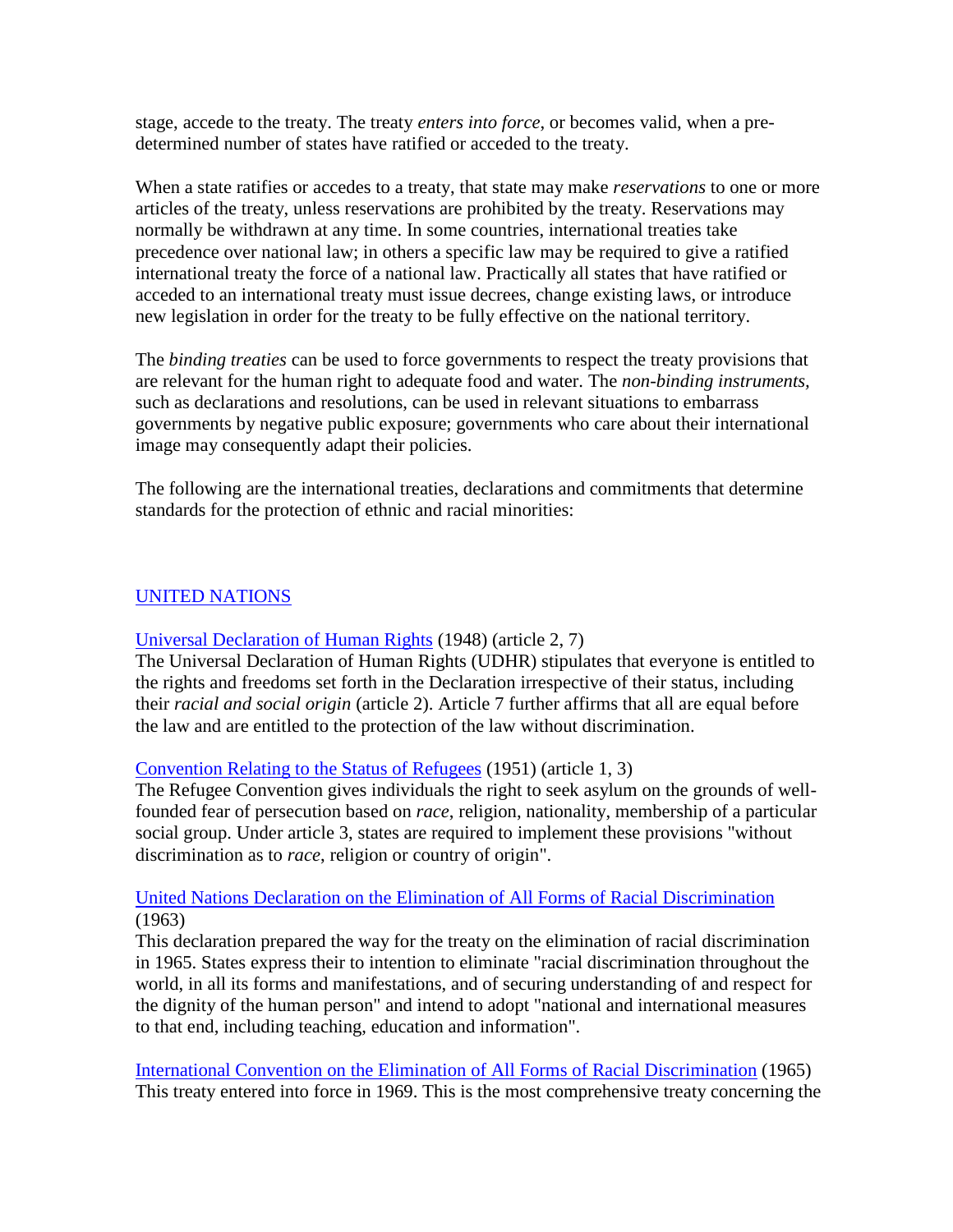rights of racial and ethnic minorities. It lays down in detail the steps required by states to prevent racial discrimination and violence and to foster greater racial harmony.

The convention is monitored by the [Committee on the Elimination of Racial Discrimination](http://www.unhchr.ch/html/menu2/6/cerd.htm) (CERD) comprised of 18 experts. States are obliged to submit periodic progress reports on the implementation of the convention. Governments must submit reports irrespective of whether they believe they have a problem if racial discrimination. They are also obliged to give effect to the convention by taking preventive and educational measures etc. even if they believe the problem does not currently exist in their country. The committee is able to receive communications from individuals and groups claiming violations of the rights set forth in the convention.

[International Covenant on Economic, Social and Cultural Rights](http://www.hrea.org/erc/Library/display.php?doc_id=451&category_id=24&category_type=3) (1966) (article 2) Article 2 emphasises that the rights protected in this treaty shall be exercised without distinction of social status or *race*.

[International Covenant on Civil and Political Rights](http://www.hrea.org/erc/Library/hrdocs/un/iccpr/english.html) (1966) (article 2, 20, 26, 27) This main human rights treaty on civil and political rights obliges states to guarantee the rights set forth the Covenant "without distinction of any kind, such as race, colour, sex, language, religion, political or other opinion, national or social origin, property, birth or other status" (article 2). The treaty also requires governments to probihit by law any "national, racial or religious hatred that constitutes incitement to discrimination, hostility or violence" (article 20). ICCPR also stipulates that all persons are equal before the law and are entitled without any discrimination to the equal protection of the law (article 26). Minorities shall not be denied the right, in community with the other members of their group, to enjoy their own culture, to profess and practise their own religion, or to use their own language (article 27).

[Rome Statute of the International Criminal Court](http://www1.umn.edu/humanrts/instree/Rome_Statute_ICC/Rome_ICC_toc.html) (1998) (article 6, 7j)

The statute of the International Criminal Court (ICC) gives the court jurisdiction over acts of genocide of specific national, ethnic, racial or religious groups under article 6. *Apartheid* is further defined as a crime against humanity in article 7(j).

UN treaties relating to specific categories of persons can also be used to protect racial and ethnic rights:

[Convention on the Elimination of All Forms of Discrimination Against Women](http://www.hrea.org/erc/Library/display.php?doc_id=483&category_id=31&category_type=3&group=Human%20rights%20treaties%20and%20other%20instruments) (1979) Discrimination against women from racial and ethnic minorities may also constitute breaches of this treaty and can be taken up with the Committee on the Elimination of Discrimination Against Women.

[Convention on the Rights of the Child](http://www.hrea.org/erc/Library/display.php?doc_id=473&category_id=29&category_type=3&group=Human%20rights%20treaties%20and%20other%20instruments) (1989) (article 30)

This treaty protects the rights of children from ethnic, religious or linguistic minorities to enjoy their culture and to practice their religion and language. Violations of these rights can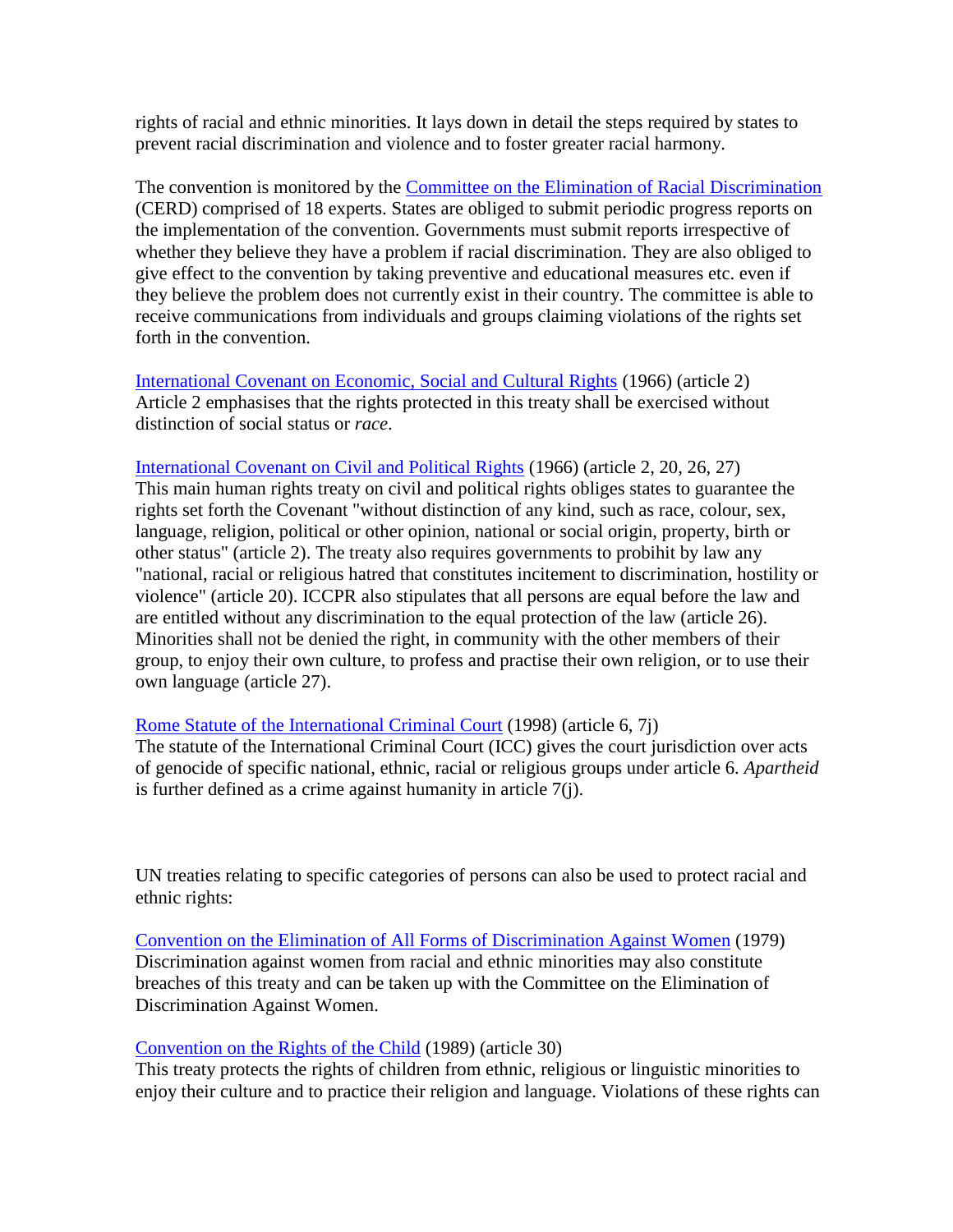be taken up with the UN Committee on the Rights of the Child.

There are numerous other UN treaties and declarations aimed at combating the problem of discrimination against various racial, religious, social, ethnic groups etc. Examples include, the [International Convention on the Suppression and Punishment of the Crime of](http://www.hrea.org/erc/Library/display.php?doc_id=930&category_id=35&category_type=3&group=Human%20rights%20treaties%20and%20other%20instruments) *Apartheid* (1973), [International Convention against](http://www.hrea.org/erc/Library/display.php?doc_id=931&category_id=35&category_type=3&group=Human%20rights%20treaties%20and%20other%20instruments) *Apartheid* in Sports (1985). UNESCO has adopted the [Convention against Discrimination in Education](http://www.hrea.org/erc/Library/display.php?doc_id=883&category_id=35&category_type=3&group=Human%20rights%20treaties%20and%20other%20instruments) (1960), which protects the rights of minority groups to education, the [Declaration on Race and Racial Prejudice](http://www.hrea.org/erc/Library/display.php?doc_id=936&category_id=35&category_type=3&group=Human%20rights%20treaties%20and%20other%20instruments) (1978) and the [Declaration on Fundamental Principles concerning the Contribution to the Mass Media to](http://www.hrea.org/erc/Library/display.php?doc_id=935&category_id=35&category_type=3&group=Human%20rights%20treaties%20and%20other%20instruments)  [Strengthening Peace and International Understanding, to the Promotion of Human Rights](http://www.hrea.org/erc/Library/display.php?doc_id=935&category_id=35&category_type=3&group=Human%20rights%20treaties%20and%20other%20instruments)  [and to Countering Racialism, Apartheid and Incitement to War](http://www.hrea.org/erc/Library/display.php?doc_id=935&category_id=35&category_type=3&group=Human%20rights%20treaties%20and%20other%20instruments) (1978).

The United Nations has taken a number of steps since its inception to combat the problem of racial discrimination. In addition to a number of declarations and conventions, efforts have been made to mobilise public opinion and awareness. 1971 was designated United Nations International Year for Action to Combat Racism and Racial Discrimination followed by two consecutive Decades for Action to Combat Racism and R acial Discrimination. World conferences to combat racism have been held under UN auspices in 1978, 1983 and 2001.

## [World Conference against Racism](http://www.un.org/wcar)

The World Conference Against Racism, Racial Discrimination, Xenophobia and Related Intolerance, held in September 2001 in South Africa. The documents from the conference contain the latest pronouncements on government consensus concerning issues of race. The Commission on Human Rights established an Intergovernmental working group under its auspices in 2002 to make recommendations on the implementation of the [Durban](http://www.hrea.org/lists/wcar/Durban.htm)  [Declaration and Programme of Action](http://www.hrea.org/lists/wcar/Durban.htm) and to prepare complementary international standards to update existing instruments.

[**Back to Top**]

# [AFRICAN UNION \(FORMERLY ORGANIZATION OF AFRICAN UNITY, OAU\)](http://www.africa-union.org/)

## [African Charter on Human and Peoples' Rights](http://www1.umn.edu/humanrts/instree/z1afchar.htm) (1981) (article 18)

This treaty emphasizes the right of all individuals to enjoy the rights set out in the Charter irrespective of race or ethnic group.

## [African Charter on the Rights and Welfare of the Child](http://www.hrea.org/erc/Library/display.php?doc_id=476&category_id=29&category_type=3&group=Human%20rights%20treaties%20and%20other%20instruments) (1990) (article 26)

This treaty further upholds the principle of non-discrimination based on the child's or his/her parents' or legal guardians' race or ethnic group. Moreover, it recognizes the special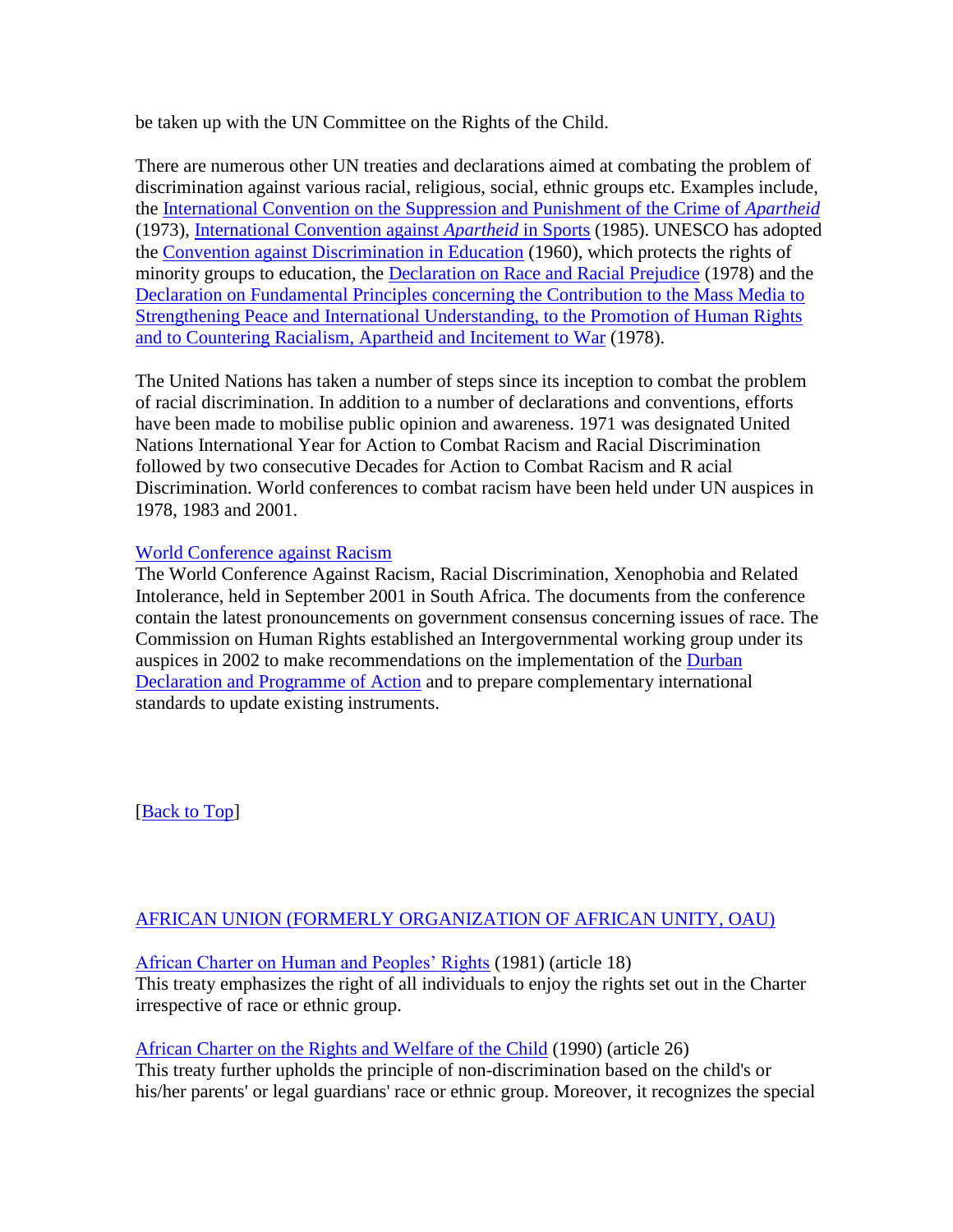needs of children living under apartheid or other regimes practicing racial, ethnic, religious discrimination and subject to military destabilisation (article 26).

# [COUNCIL OF EUROPE](http://www.coe.int/)

[Convention for the Protection of Human Rights and Fundamental Freedoms](http://www.hrea.org/erc/Library/hrdocs/coe/echr.html) (1949) (article 14)

This treaty, commonly known as the European Convention on Human Rights (ECHR), prohibits discrimination on the grounds of race or social status in the enjoyment of the rights set out in the ECHR.

[Protocol No. 12 to the Convention for the Protection of Human Rights and Fundamental](http://www1.umn.edu/humanrts/euro/z31prot12.html)  [Freedom](http://www1.umn.edu/humanrts/euro/z31prot12.html) (2000) (article 1, 2)

Article 1 reiterates this right and article 2 states that no public authority shall discriminate on the grounds of these rights.

[Framework Convention for the Protection of National Minorities](http://www1.umn.edu/humanrts/euro/ets157.html) (1995)

The Framework Convention for the Protection of National Minorities, the first binding international treaty to offer protection specifically for minorities, was adopted in 1995 and entered into force in February 1998. The groundwork for this treaty was laid in an earlier treaty, the [European Charter for Regional or Minority Languages,](http://www1.umn.edu/humanrts/euro/ets148.html) which was adopted in 1992.

# [EUROPEAN UNION](http://www.europa.eu.int/index_en.htm)

[Charter of Fundamental Rights of the European Union](http://www1.umn.edu/humanrts/instree/europeanunion2.html) (2000) (article 21) This treaty prohibits discrimination on the grounds of race, colour, ethnic or social origin etc.

[**Back to Top**]

National Assistance, Protection and Service Agencies

Countries that have ratified international and regional human rights treaties have agreed to meet their obligations under these conventions by inter alia implementing these provisions fully at national level. States need to adopt appropriate legislative measures and provide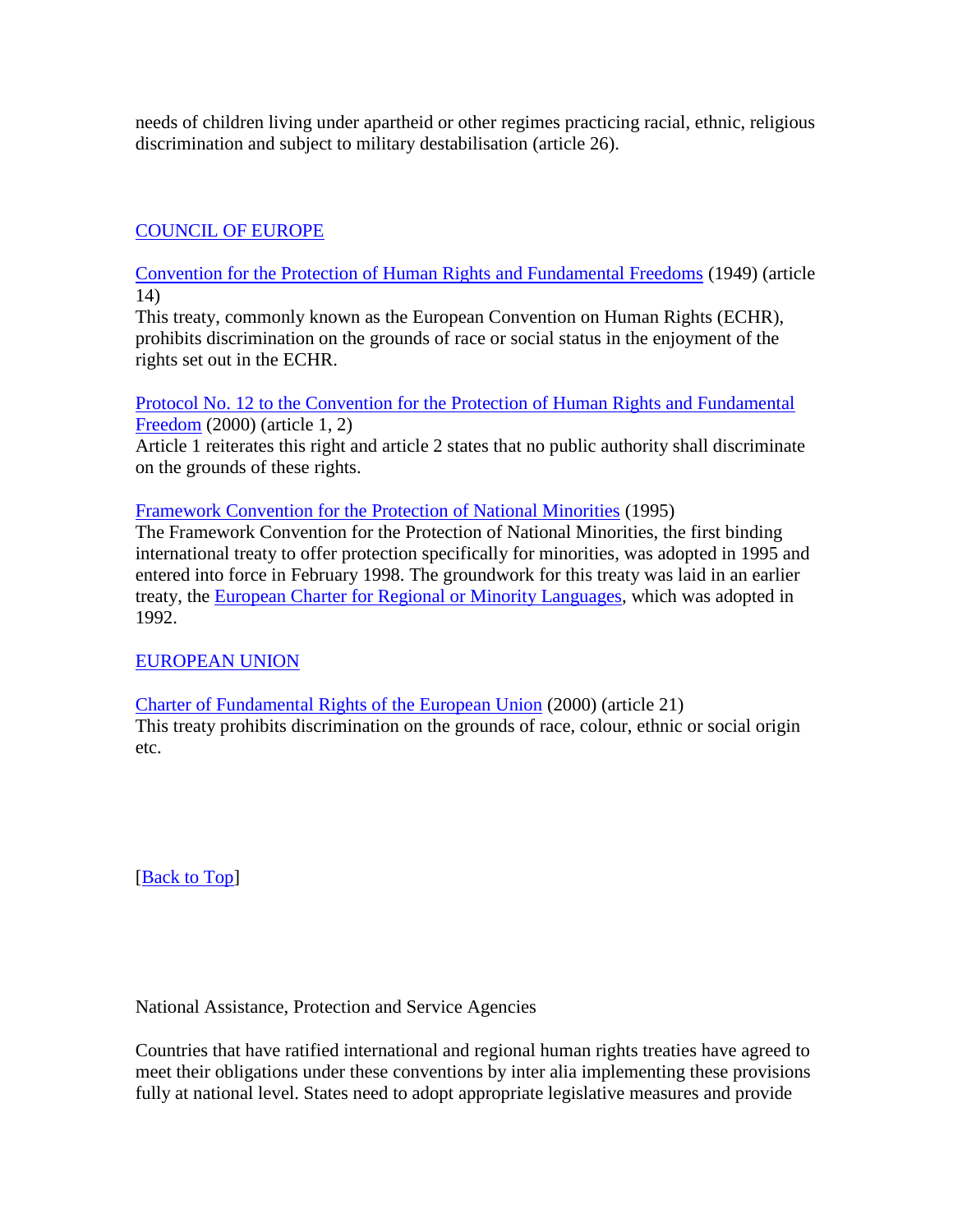judicial remedies which indicate the very real legal nature of economic, social and cultural rights.

The [International Convention on the Elimination of Racial Discrimination,](http://www.hrea.org/erc/Library/display.php?doc_id=595&category_id=35&category_type=3&group=Human%20rights%20treaties%20and%20other%20instruments) under article 6, requires states parties to ensure that competent national tribunals provide redress: "States Parties shall assure to everyone within their jurisdiction effective protection and remedies, through the competent national tribunals and other State institutions, against any acts of racial discrimination which violate his human rights and fundamental freedoms contrary to this Convention, as well as the right to seek from such tribunals just and adequate reparation or satisfaction for any damage suffered as a result of such discrimination."

Under the convention states may make a declaration indicating that a national body has been established to receive petitions from individuals or groups. In such cases, petitioners may only bring complaints to the Committee on the Elimination of Racial Discrimination (CERD) if they have not received satisfaction at the national level.

The impact of human rights treaties and initiatives geared to combat racial discrimination have resulted in some positive changes in a number of countries include:

- amendments to national constitutions to include provisions prohibiting racial discrimination;

- systematic reviews of existing laws and regulations to amend those which tend to perpetuate racial discrimination, or the passing of new laws to satisfy the requirements of the International Convention on the Elimination of Racial Discrimination;

- amendments to the law at the suggestion of CERD;

- making racial discrimination a punishable offence;

- legal guarantees against discrimination in justice, security, political rights, or access to places intended for use by the general public;

- educational programmes;

- creation of new agencies to deal with problems of racial discrimination and to protect the interests of indigenous groups.

Areas in which states could do more include:

- passing of laws which penalise dissemination of ideas based or racial superiority and hatred etc; prohibition of organisations and activities which promote racial discrimination; - legislation to guarantee equality of persons before the law irrespective of race, colour, national or ethnic origin;

- legislation to assure protection and remedies against acts of racial discrimination;

- action in fields of education, teaching, culture and information to promote better racial understanding.

Problems and concerns with implementation in individual countries is well documented in reports of the [Committee on the Elimination of Racial Discrimination](http://www.unhchr.ch/html/menu2/6/cerd.htm) as well as submissions to it by NGOs.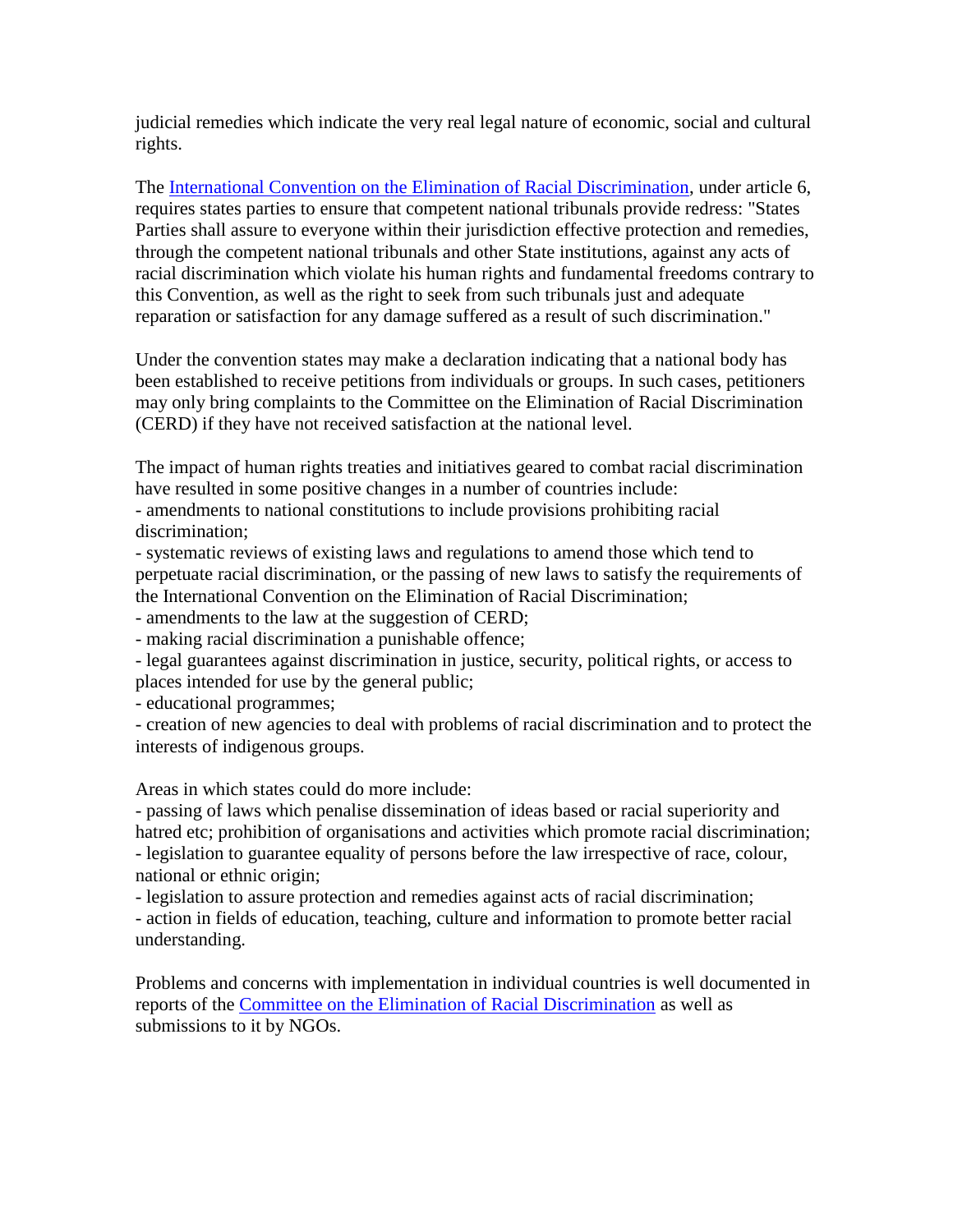# [**Back to Top**]

# Advocacy, Educational and Training Materials

*For advocates*

[Minority Rights: A Guide to United Nations Procedures and Institutions](http://www.hrea.org/erc/Library/display.php?doc_id=1711&category_id=749&category_type=2&group=) (Gudmundur Alfredsson and Erika Ferrer).

This guide provides a brief overview of the relevant and available institutions and forums where state compliance with international human rights standards can be subjected to monitoring and implementation procedures.

[The International Convention on the Elimination of All Forms of Racial Discrimination: A](http://www.hrea.org/erc/Library/display.php?doc_id=1717&category_id=461&category_type=2&group=)  [Guide for NGOs](http://www.hrea.org/erc/Library/display.php?doc_id=1717&category_id=461&category_type=2&group=) (Minority Rights Group International)

This manual explains what the International Convention on the Elimination of All Forms of Racial Discrimination is, how it fits within the United Nations system and how states, individuals and NGOs can make use of it.

[United Nations Guide for Minorities](http://www.hrea.org/erc/Library/display.php?doc_id=495&category_id=461&category_type=2&group=) (Office of the High Commissioner for Human Rights) The guide has been prepared with a view to assisting minorities in understanding how to seek protection of their rights through the different procedures existing at the international and regional levels. Practical advice is also given on how to take legal action where members of minorities consider that their rights under a particular treaty have been violated.

[Using the international human rights system to combat racial discrimination. A Handbook](http://www.hrea.org/erc/Library/display.php?doc_id=1709&category_id=461&category_type=2&group=) (Amnesty International)

This handbook is intended to be of use to non-governmental organizations and others who wish to address and combat racial discrimination. It provides an overview of the international and regional treaties and standards that prohibit racial discrimination. It also describes the United Nations and regional bodies that play a role in monitoring how states implement many of these human rights standards.

# *For educators*

[All Different, All Equal education pack](http://www.hrea.org/erc/Library/display.php?doc_id=829&category_id=438&category_type=2&group=) (Council of Europe)

The material was developed for audiences 14 years of age and older. The Education Pack is a book intended for use in informal education settings but activities may also be incorporated into the classroom setting.

[Discrimination, Human Rights and You. Teacher's Manual](http://www.hrea.org/erc/Library/display.php?doc_id=1083&category_id=747&category_type=2&group=) (Human Rights Education